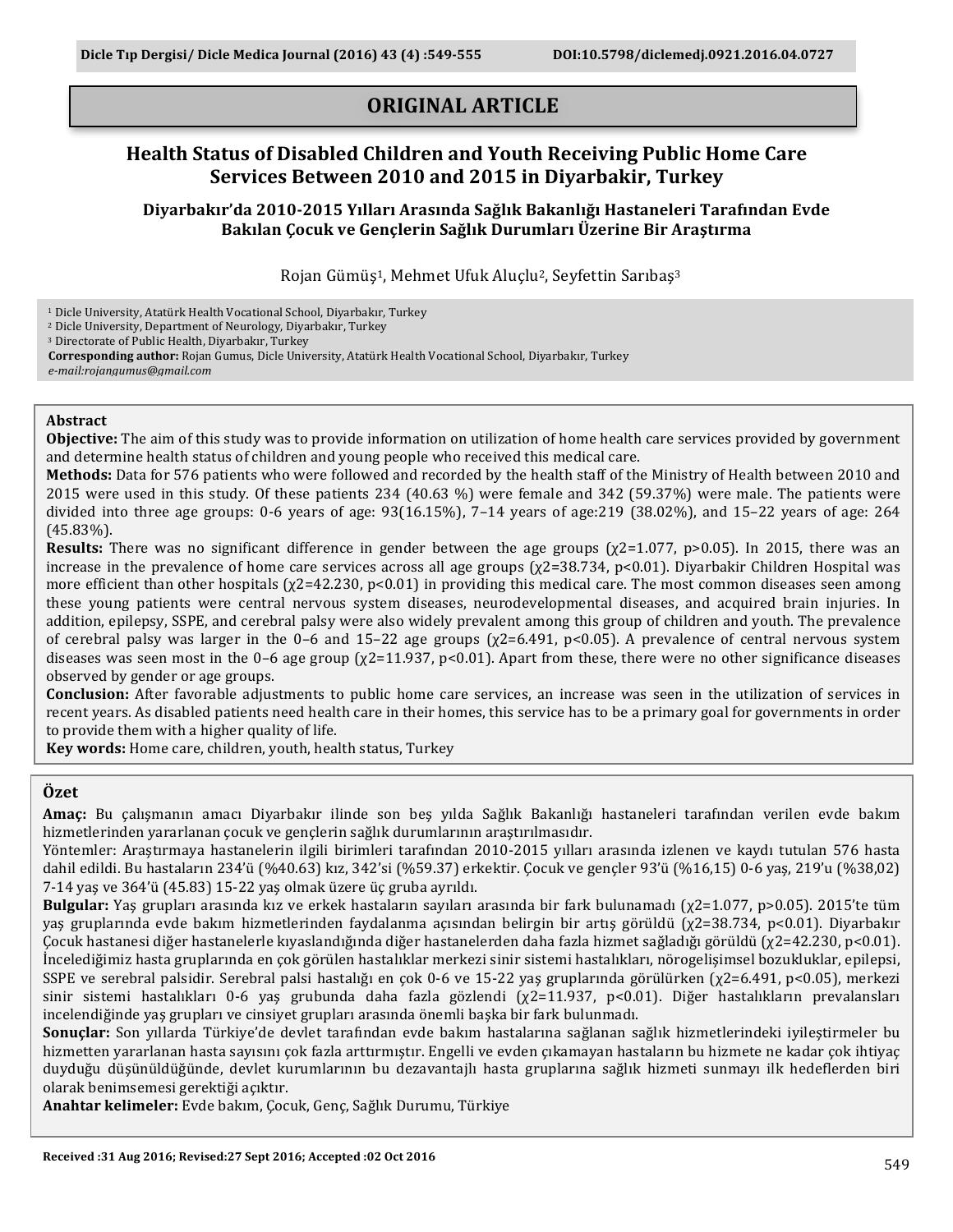## **INTRODUCTION**

Disability in children is defined by the United Nations as "long term intellectual, mental, physical, or sensory impairments that can create barriers for children up to the age of 18 in living a complete and productive life as equals with other individuals of society" [1]. According to the World Report on Disability, over one billion people have some form of disability and approximately over one million of them are children between the ages of  $0$  to 18 years [2]. These children are the unluckiest members of the population as they face many difficulties attending school and accessing medical services. They are also at a higher risk of physical abuse.

Disabled children need additional support including rehabilitative care, surgical intervention, and basic medication. In developed countries, this support decreases morbidity and mortality rates among disabled children, but in low and middle-income countries there is a lack of healthcare services provided by public and healthcare institutions [3]. Many kinds of disabilities can be seen in the early ages of childhood. Some of the most common diseases are neurodevelopmental disorders (intellectual disability, autism spectrum disorders, genetic disorders such as fragile X syndrome, down's syndrome and motor diseases such as developmental coordination disorder), central nervous system disorders (encephalitis, meningitis, multiple sclerosis, spinal cord disorders and spastic paraparesis), acquired brain injuries (caused by trauma to the head, falls, strokes, bleeding in the brain, oxygen deprivation, infections, exposure to toxic substances and brain tumors), and musculoskeletal disabilities (clubfoot, hip dysplasia, orthopedic trauma, fractures, muscular dystrophy, and scoliosis) [4–12].

Compared to normal children, children who have disabilities are two to three times more likely to be suffering from anxiety and depression, hyperactivity or inattention, and emotional problems. Although disabled patients have to use more health care services than other people, the percentage of disabled patients who access health services is lower than those who are not disabled. Disability is associated with a reduced quality of life, lower socio-economic status, and large economic costs. Expenditures by disabled people for health services do not depend on age, but on how severe the disability is  $[5-6,8]$ .

Being disabled greatly affects the child's life and their health. In the last decade, there has been a rapid increase in chronic childhood conditions that has led to an increasing number of vounger adults with disabilities and chronic illnesses, which in turn has made provisioning for the medical care of vounger individuals a necessary goal of health care providers. Besides medical care given in hospitals and other institutions, this special care can be provided efficiently in the homes of disabled patients, which also mitigates the difficulties they have regarding transportation. Additionally, administration of in-home medication plays an important role in the rehabilitation of these patients  $[11-12]$ .

A home care service includes a very comprehensive list of services such as medical social services, physical therapy, nursing care, and speech-language therapy [13]. It also covers a wide combination of different kinds of functions such as catheter care, administering injections, conducting psychological assessments, wound care, disease education, oxygen therapy, medication reminders, pain management, and nutritional evaluation. These services are conducted by skilled professionals such as medical practitioners, nurses, physical therapists, or home health aides who generally work for private home health care agencies, municipalities, and public institutions to help patients live with a greater degree of independence, assist the patient to continue to live at home, and improve the patient's health [14–15]. Sometimes physicians propose this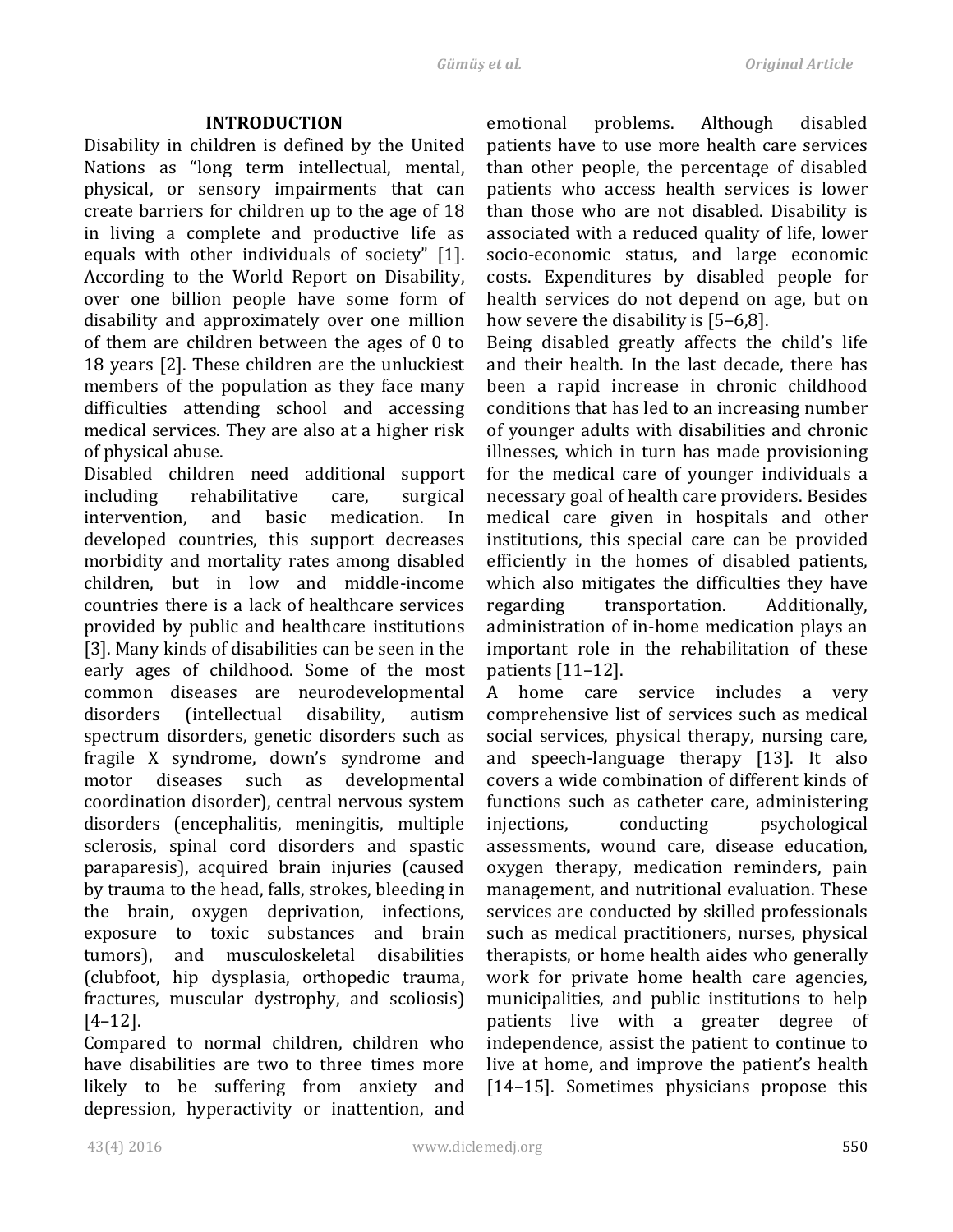care, but generally it is requested by family members or the patients themselves [13,16].

Home care services can save cost in addition to improving the comfort of patients. Since the 1990s, home-based health care has grown regularly in developed countries and has become very important. However, in Turkey, the issue was not seriously addressed by the government until 2010. In Turkey, all health services are provided by public and private sectors. Public health services are under the auspices of the Ministry of Health and implemented by the Social Security Institution (SSI). After the transformation of health programs, private sectors also began to provide home health services. As the Ministry of Health is the main provider of primary and secondary health care, it is responsible for health services and health policies in the country, including amendments for in-home medical care services. The most serious regulation was made by Law 2551 in March 2005 and published in the Official Newspaper [17]. This regulation provided the first official definition regarding the deliverance of in-home medical care services. Next came Directive 3895, "the Implementation of Health Care Services at Home" in February 2010 that detailed all kinds of home care services, responsible staff, necessary material, and tools as stated by the Ministry of Health [18].

After 2010, it was compulsory for public hospitals to provide hom care services which led to an expansion of utilization of home health care services by patients in need. In Diyarbakır, Turkey, between 2010 and 2013, these services were provided by the Divarbakir Directorate of Health Services. Since 2013, the Secretary General of the Association of the Public Hospitals has been tasked with providing home health care services. The Coordination Center of Home Health Care Services was founded in the greater Diyarbakır Public Health Center in order to coordinate the services. Five hospitals in the city center and seven in other districts of Divarbakır are connected to this center. Six medical practitioners, twenty-one nurses, and twentyseven other skilled staff work at this center.

The subject of this study is home care services provided by the Diyarbakır Directorate of Health Service and the Secretary General of the Association of the Public Hospitals between 2010 and 2015. Data for children and youth receiving public home care services were followed and recorded by the health staff of the Ministry of Health during last five years. Ethics committee approval was obtained from the Dicle University Hospital upon request of the Ministry of Health.

## **METHODS**

In this study, data was compiled on 576 children and young individuals aged between 0 and 22 who received home care in 2010–2015 at the city center or one of the seven districts of Diyarbakir. As all of children and young patients who utilized home care services were included in the study, any of sampling method was used. Children and young individuals in the three age groups were compared according to gender, most common diseases, hospitals, and years. Descriptive statistics and chi-square tests were performed using an SPSS 21 statistical package program. As the diseases recorded by the health staff were very diverse, it was necessary to classify them into several groups in order to obtain statistics.

When the data was analyzed, we found that all of the participants were either intellectually or physically disabled. In the literature, we investigated that various studies have classified common disability types in many different ways  $[4-5,8,10-12,19-21]$ . Diseases recorded by the health staff of the Ministry of Health were classified, and the seven most common groups were taken into account. These seven groups included the following diseases:

1.Epilepsy (neurological diseases characterized by epileptic seizures)

2.SSPE (panencephalitis, subacute sclerosing)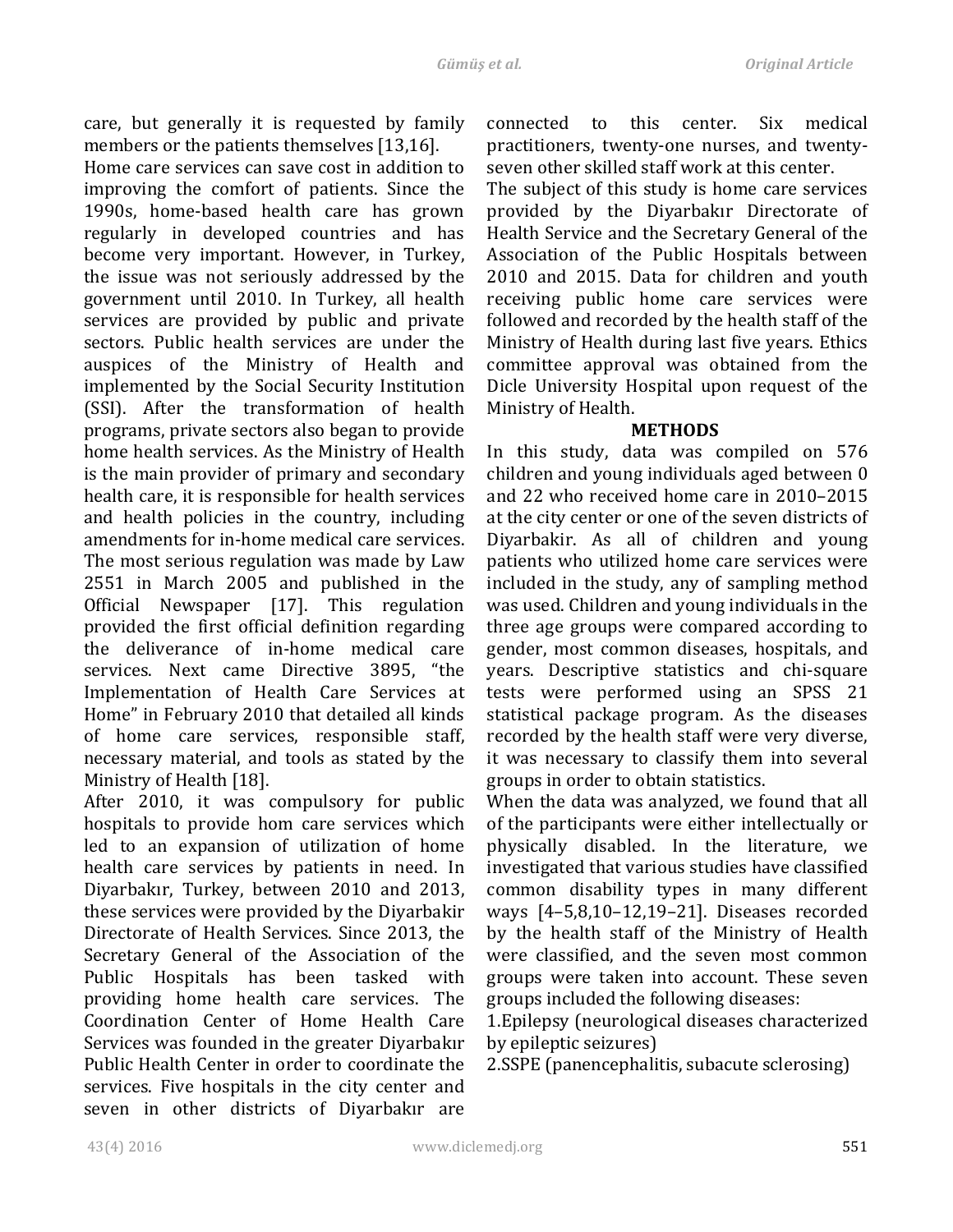3.Musculoskeletal disabilities (clubfoot, hip dysplasia, orthopedic trauma, fractures, muscular dystrophy and scoliosis)

4.Cerebral palsy (hemiplegia, diplegia and athetoid and ataxic)

5. Acquired brain injury (caused by traumatic forces to the head, falls, stroke, bleeding in the brain, oxygen deprivation, infections, exposure to toxic substances and brain tumors)

6.Other neurodevelopmental disorders (intellectual disabilities, autism spectrum disorders, genetic disorders such as fragile X syndrome, down's syndrome, and motor diseases such as developmental coordination disorder)

7.0ther central nervous system disorders (encephalitis, meningitis, multiple sclerosis, spinal cord disorders and spastic paraparesis).

Hospitals that provide home health care service at Diyarbakir city center are Gazi Yaşargil Education and Research Hospital, Selahaddin Eyyubi Public Hospital, Diyarbakir Obstetrics and Gynecology Hospital, and Diyarbakir Children Hospital. District services are provided by the Ergani Public Hospital, Bismil Public Hospital, Cermik Public Hospital, Cinar Public Hospital, and Dicle Public Hospital. When the hospitals were investigated, we discovered that the greatest number of child patients who used in-home medical care were receiving care from the Diyarbakır Children Hospital, so this led to the hospitals being classified as the Divarbakir Child Hospital and the others.

### **RESULTS**

Table 1 illustrates the frequencies and chisquare results for these 576 children and young patients by age groups, sex, years, and hospitals.

As can be seen from Table 1, there was no significant difference when age groups were compared by sex  $(\chi2=1.077, \text{p}>0.05)$ . When the prevalence of the most common diseases were compared according to age groups, a significant difference was found between the groups

**Table 1.** Distribution of parameters by age groups

| <b>rable 1.</b> Distribution of parameters by age groups | 0-6 years<br>$n\left(\%\right)$ | 7-14 years<br>$n\left(\%\right)$ | 15-22<br>years<br>n(%) | $\chi^2$ | P        |
|----------------------------------------------------------|---------------------------------|----------------------------------|------------------------|----------|----------|
| Sex                                                      |                                 |                                  |                        |          |          |
| Female                                                   | 42 (45.2)                       | 89(40.6)                         | 103(39.0)              | 1.077    | 0.584    |
| Male                                                     | 51 (54.8)                       | 130(59.4)                        | 161(61.0)              |          |          |
| <b>Total</b>                                             | 93 (100)                        | 219 (100)                        | 264 (100)              |          |          |
|                                                          |                                 |                                  |                        |          |          |
| <b>Diseases</b>                                          |                                 |                                  |                        |          |          |
| Epilepsy                                                 | 8 (8.6)                         | 35(16.0)                         | 31 (11.7)              | 34.394   | $0.001*$ |
| <b>SSPE</b>                                              | 8(8.6)                          | 26 (11.9)                        | 55 (20.8)              |          |          |
| Musculoskeletal<br>disabilities                          | 15 (16.1)                       | 30 (13.7)                        | 39 (14.8)              |          |          |
| Cerebral palsy                                           | 24 (25.8)                       | 35(16.0)                         | 63 (23.9)              |          |          |
| Acquired Brain Injury                                    | 5(5.4)                          | 17(7.8)                          | 13 (4.9)               |          |          |
| Other<br>neurodevelopmental                              | 15 (16.1)                       | 54 (24.6)                        | 45 (17.0)              |          |          |
| disorders<br>Other central nervous                       | 18 (19.4)                       | 22(10.0)                         | 18 (6.8)               |          |          |
| system disorders<br>Total                                | 93 (100)                        | 219 (100)                        | 264 (100)              |          |          |
| Years                                                    |                                 |                                  |                        |          |          |
| 2010-2013                                                | 8(8.6)                          | 21(9.6)                          | 52 (19.7)              | 38.734   | 0.001    |
| 2014                                                     | 3(3.2)                          | 2(0.9)                           | 28 (10.6)              |          |          |
| 2015                                                     | 82 (88.2)                       | 196 (89.5)                       | 184 (69.7)             |          |          |
| <b>Total</b>                                             | 93 (100)                        | 219 (100)                        | 264 (100)              |          |          |
| <b>Hospitals</b>                                         |                                 |                                  |                        |          |          |
| Diyarbakir Children<br>Hospital                          | 59 (63.4)                       | 150 (68.5)                       | 106 (40.2)             | 42.230   | 0.001    |
| Other hospitals                                          | 34 (36.6)                       | 69 (31.5)                        | 158 (59.8)             |          |          |
| <b>Total</b>                                             | 93 (100)                        | 219 (100)                        | 264 (100)              |          |          |

 $(x2=34.394, p<0.001)$ . This difference was then analyzed and is illustrated in Table 2.

Table 1 shows that in 2014 and 2015 there was a significant increase in the use of in-home medical care services by children and youth  $(x2=38.734, p<0.001)$ . There was a significant difference when age groups were compared by hospitals. The Diyarbakir Children Hospital was more efficient in utilization of home health care services for the  $0-6$  age group than the other hospitals  $(x2=42.230, p<0.001)$ . A statistical analysis was performed to investigate the differences between the prevalence of diseases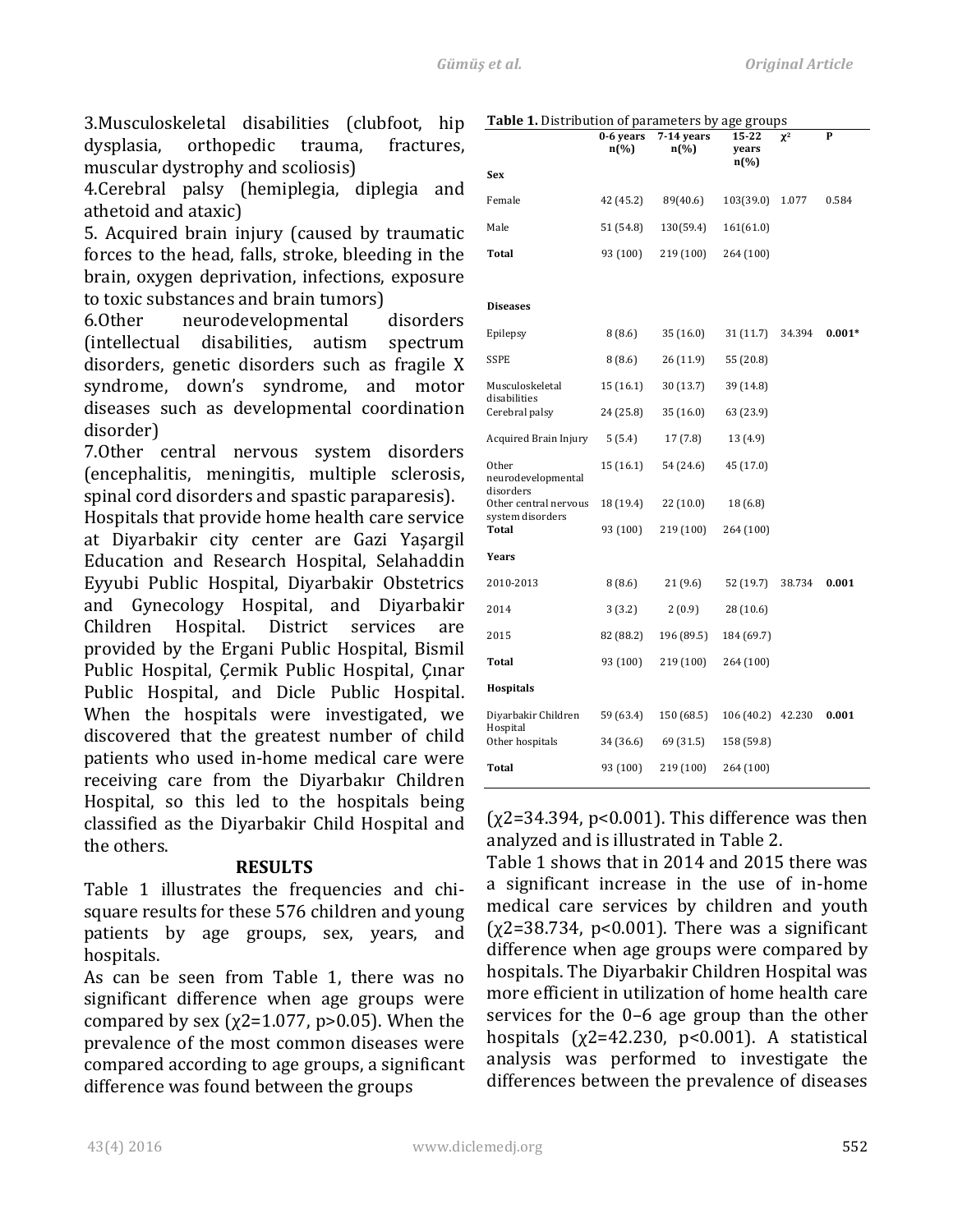| between the age groups. In Table 2, the         |  |  |  |  |
|-------------------------------------------------|--|--|--|--|
| frequencies and chi-square results can be seen. |  |  |  |  |

In Table 3, diseases, years, and hospitals were compared by sex.

**Table 3:** Distribution of parameters by sex

| Table 2: Prevelance of diseases by age groups |           |                                 |                                      |          |           |  |
|-----------------------------------------------|-----------|---------------------------------|--------------------------------------|----------|-----------|--|
|                                               | $n(\%)$   | 0-6 years 7-14 years<br>$n(\%)$ | 15-22<br>years<br>$n\left(\%\right)$ | $\chi^2$ | p         |  |
| <b>Diseases</b>                               |           |                                 |                                      |          |           |  |
| Epilepsy                                      |           |                                 |                                      |          |           |  |
| Yes                                           | 8(8.6)    | 35(16.0)                        | 31(11.7)                             | 3.706    | 0.157     |  |
| No                                            | 85(91.4)  | 184(84.0)                       | 233(88.3)                            |          |           |  |
| <b>SSPE</b>                                   |           |                                 |                                      |          |           |  |
| Yes                                           | 8 (8.6)   | 26(11.9)                        | 55 (20.8)                            | 0.799    | 0.671     |  |
| No                                            | 85(91.4)  | 193(88.1)                       | 209(79.2)                            |          |           |  |
| Musculoskeletal<br>disabilities               |           |                                 |                                      |          |           |  |
| Yes                                           | 15(16.1)  | 30(13.7)                        | 39 (14.8)                            | 0.324    | 0.851     |  |
| No                                            | 78(83.9)  | 189(86.3)                       | 225(85.2)                            |          |           |  |
| Cerebral palsy                                |           |                                 |                                      |          |           |  |
| Yes                                           | 24 (25.8) | 35(16.0)                        | 63 (23.9)                            | 6.491    | $0.039*$  |  |
| No                                            | 69(74.2)  | 184(84.0)                       | 201(76.1)                            |          |           |  |
| <b>Acquired Brain Injury</b>                  |           |                                 |                                      |          |           |  |
| Yes                                           | 5(5.4)    | 17(7.8)                         | 13(4.9)                              | 1.785    | 0.410     |  |
| No                                            | 88(94.6)  | 202(92.2)                       | 251(95.1)                            |          |           |  |
| Other<br>neurodevelopmental<br>disorders      |           |                                 |                                      |          |           |  |
| Yes                                           | 15(16.1)  | 54 (24.6)                       | 45 (17.0)                            | 5.306    | 0.070     |  |
| No                                            | 75(83.9)  | 165(75.4)                       | 219(83.0)                            |          |           |  |
| Other central nervous<br>system disorders     |           |                                 |                                      |          |           |  |
| Yes                                           | 18 (19.4) | 22 (10.0)                       | 18(6.8)                              | 11.937   | $0.003**$ |  |
| No                                            | 75(80.6)  | 197(90.0)                       | 246(93.2)                            |          |           |  |
| Total                                         | 93 (100)  | 219 (100)                       | 264 (100)                            |          |           |  |

|                                                | Female<br>$n\left(\%\right)$ | Male<br>$n(\%)$ | $\chi^2$ |       |
|------------------------------------------------|------------------------------|-----------------|----------|-------|
| <b>Diseases</b>                                |                              |                 |          |       |
| Epilepsy                                       | 34 (14.5)                    | 40 (11.7)       | 6.259    | 0.395 |
| <b>SSPE</b>                                    | 35(15.0)                     | 54 (15.8)       |          |       |
| Musculoskeletal disabilities 41 (17.5)         |                              | 43 (12.6)       |          |       |
| Cerebral palsy                                 | 50 (21.4)                    | 72 (21.1)       |          |       |
| Acquired Brain Injury                          | 12(5.1)                      | 23(6.7)         |          |       |
| Other Neurodevelopmental 18 (7.7)<br>disorders |                              | 40 (11.7)       |          |       |
| Other central nervous<br>system disorders      | 44(18.8)                     | 70(20.4)        |          |       |
| <b>Total</b>                                   | 234 (100)                    | 342(100)        |          |       |
| Years                                          |                              |                 |          |       |
| 2010-2013                                      | 29(12.4)                     | 52(15.2)        | 4.158    | 0.245 |
| 2014                                           | 9(3.8)                       | 24(7.0)         |          |       |
| 2015                                           | 196(83.8)                    | 266(77.8)       |          |       |
| <b>Total</b>                                   | 234(100)                     | 342(100)        |          |       |
| <b>Hospitals</b>                               |                              |                 |          |       |
| Diyarbakir Childeren<br>Hospital               | 131(56.0)                    | 184(53.8)       | 0.267    | 0.605 |
| Other hospitals                                | 103(44.0)                    | 158(46.2)       |          |       |
| <b>Total</b>                                   | 234(100)                     | 342(100)        |          |       |

When diseases were compared by gender, there was no significant difference  $(\chi^2=6.259)$ ,  $p > 0.05$ ). Also, we could not find any difference between years  $(\chi2=4.158, \rho>0.05)$  and hospitals  $(\chi2=0.267, \text{p} > 0.05)$  by sex.

#### **DISCUSSION**

There was no significant difference between any of the age groups according to sex. This finding was in conflict with some other studies that have found greater disability prevalence in males  $[5-6,22-27]$ . However, the findings of the instant study were compatible with other studies [4,19,28]. When the most common diseases among disabled children and youth were compared, neurodevelopmental disorders (intellectual disability, autism spectrum disorders, genetic disorders such as fragile X syndrome, down syndrome and motor diseases

Table 2 shows that there were no significant differences in the prevalence of epilepsy  $(\chi2=3.706, \text{ p}>0.05)$ , SSPE  $(\chi2=0.799, \text{ p}>0.05)$ , and musculoskeletal disabilities  $(x2=0.324,$ p>0.05) and acquired brain injuries  $(\chi2=1.785,$ p>0.05) between the age groups. The prevalence of cerebral palsy was larger in the 0–6 and 15–22 age groups  $(\chi$ 2=6.491, p<0.05). As seen in Table 2, there was a significant difference in the prevalence of other central nervous system disorders, seen more often in the youngest age group of  $0-6$  years  $(x2=11.937, p<0.01)$ .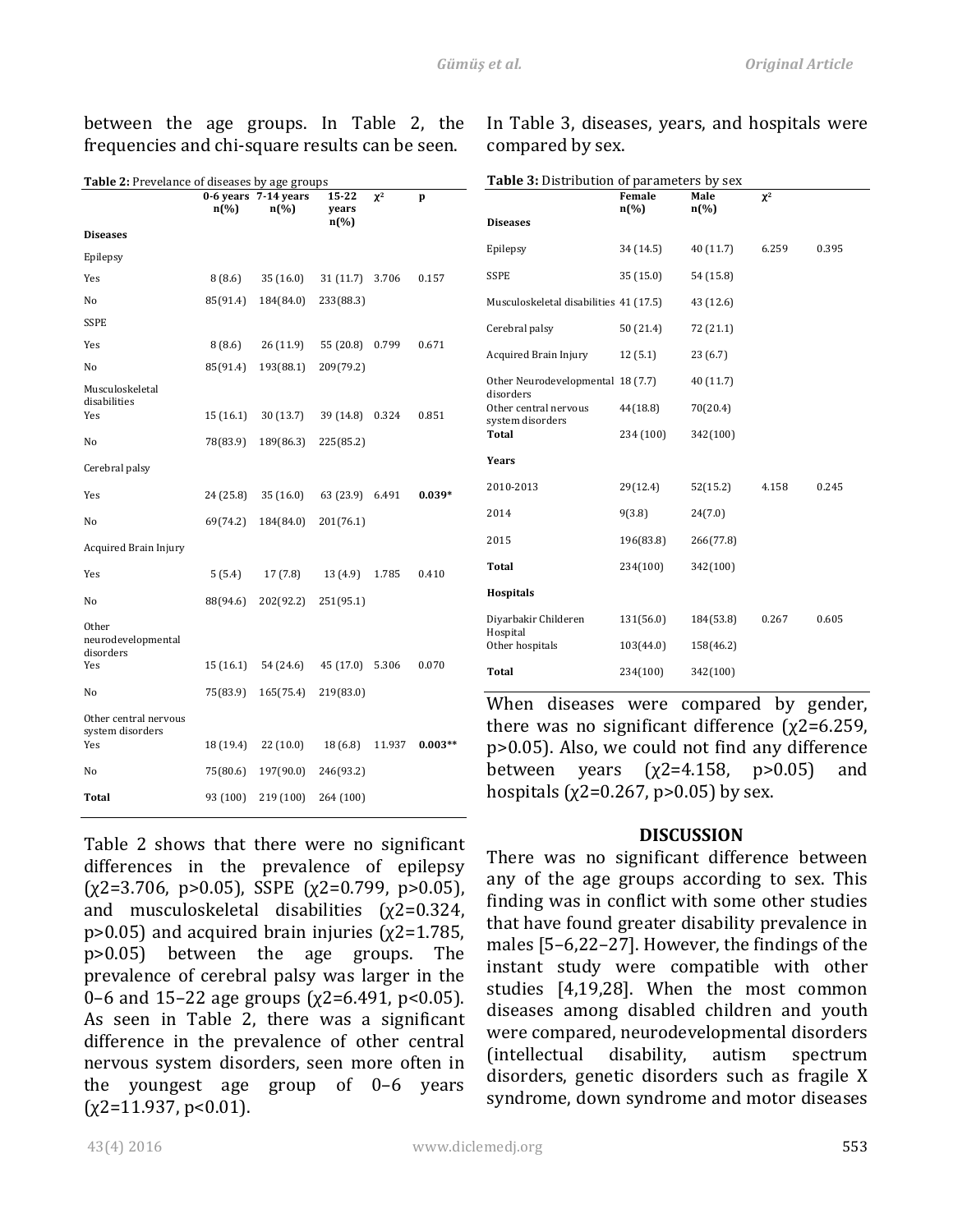such as developmental coordination disorder) and central nervous system disorders (encephalitis, meningitis, multiple sclerosis, spinal cord disorder and spastic paraparesis) were common. Also, acquired brain injuries, cerebral palsy and musculoskeletal disorders were most common. These findings were compatible with many studies that found the same greater prevalence of these diseases [4– 12]. Also in some review and meta-analysis studies, these diseases were referred to as the most common diseases among disabled children and youth  $[19-20,29]$ .

There was a significant difference when diseases were compared according to age groups. Cerebral palsy was seen more in the 0-6 and 15–22 age groups. Other central nervous system disorders diseases (encephalitis, meningitis, multiple sclerosis, spinal cord disorder, spastic paraparesis) were more common in the  $0-6$  age group.

There was a significant difference between three periods, before  $2014$ ,  $2014$ , and  $2015$ regarding home care for all age groups. As home care services began to become compulsory in all public hospitals in recent years, it has continued to become more widespread in the last two years. Districts hospitals began to provide these services only one year ago; hence, services in the city center hospitals are still more efficient.

There is also a significant difference in care for these age groups from hospitals in the city center because of the fact that most of these hospitals only provide care for adults. For these age groups, care is provided mostly by the children hospital.

## **CONCLUSION**

Addressing disability among children and youth is a very important issue for medical health care providers. Although it is possible to prevent some disabilities in the early ages of life, improving the quality of medical care may change many more lives of children and young patients. Also these patients require special care, which makes it ideal, more economical, and comfortable to make such services available in their homes. Home care services supplied by public or private health institutes has changed in the last decade as chronic illnesses have increased in every age group due to many factors including industrialization that has exposed more people to chemicals, changes in food consumption, and lack of physical activity.

In Turkey, since 2010, in-home medical care has been widely supported by the government. In the last five years, it has become compulsory for all public hospitals to have a distinct unit dedicated to providing home care. This study demonstrates that policy legislation for health care services to be provided in the home are generating successful results. In the last five years, this study is the only one to examine the utilization of home health services for disabled children and youth in Diyarbakir. We believe that it will be useful for researchers to continue to conduct studies in this field.

**Declaration of Conflicting Interests:** The authors declare that they have no conflict of interest. 

**Financial Disclosure:** No financial support was received.

#### **REFERENCES**

1. United Nations, Convention on the Rights of the Child, G.A. Res. 44/25, U.N. GAOR, 44th Sess., Supp. No. 49, U.N. Doc. A/44/49, 1989 Available from:http://www.unicef.org/crc/

2. World Health Organization, World Report on Disability. Geneva: WHO/World Bank, 2011, Available from: http://www.who.int/disabilities/world\_report/2011/en/index .html

3. UNICEF, Children and Young people with disabilities:Fact Sheet, 2013 Available from: http:// www.unicef.org/ disabilities/files/Factsheet\_A5\_\_Web\_NEW.pdf

4. Cornelius LR, Van der Klink JJL., De Boer M, et al. High prevalence of early onset mental disorders among long-term disability claimants. Disabil Rehabil 2016;38:520-27.

5. Etherington N, McDougall J, DeWit D, et al. Maternal factors and the emotional and behavioural functioning of adolescents with chronic health conditions. Disabil Rehabil 2015;37:1-11.

6. Maart S, Jelsma J. Disability and access to health care a community based descriptive study, Disabil Rehabil 2014;36:1489-93. 

7. Perrin JM, Bloom SR, Gortmaker SL. The increase of childhood chronic conditions in the United States. JAMA 2007;297:2755–59.

8. Andrews J, Falkmer M, Girdler S. Community participation interventions for children and adolescents with a